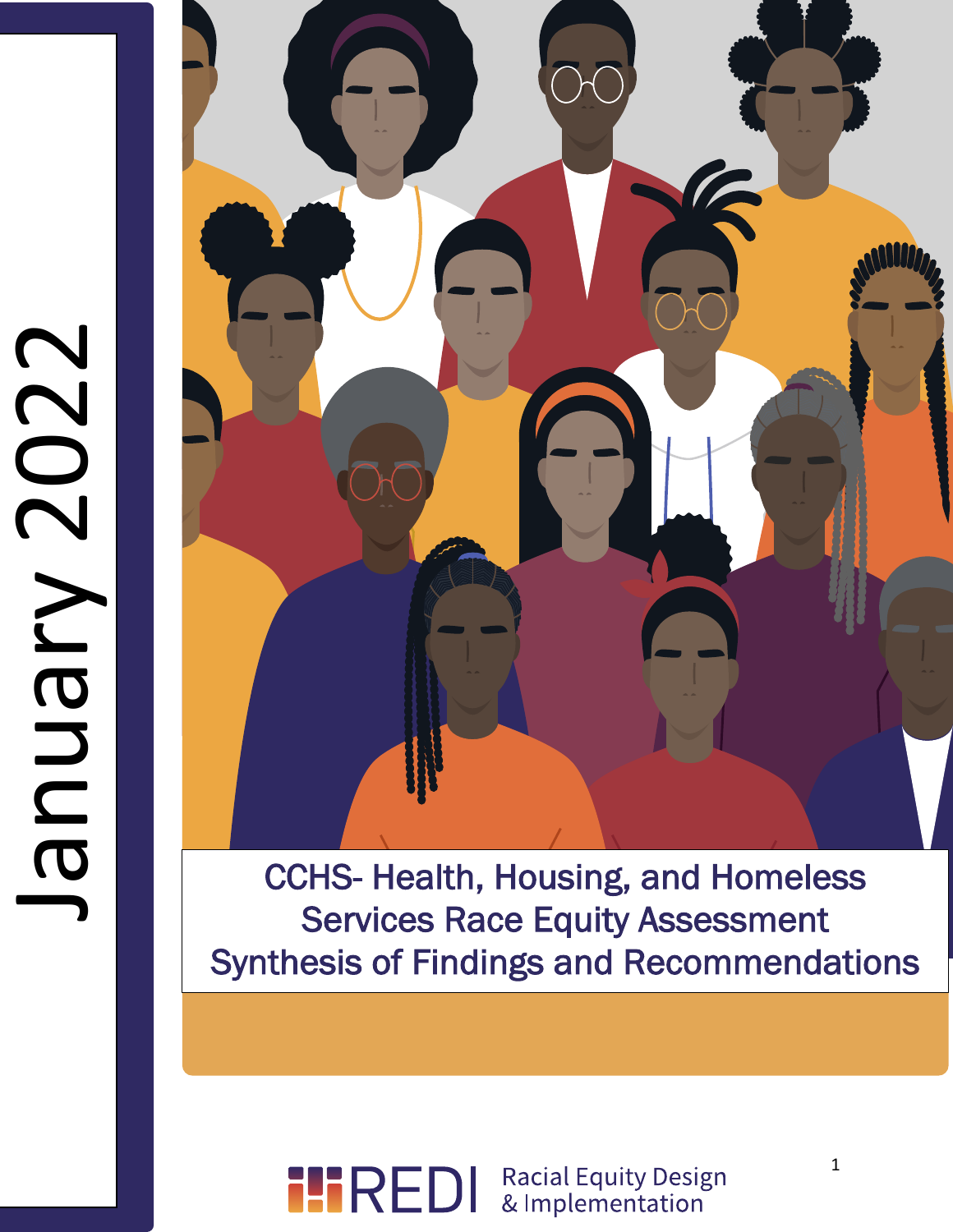## **Overview**



CCHS - Health, Housing, and Homeless Services partnered with C4 Innovations (C4) to conduct a racial equity system analysis of the Contra Costa Continuum of Care (CoC) and build capacity to identify and address racial and ethnic disparities across the homeless response system.

As part of the racial equity system analysis, C4 conducted the following activities:

- Examination of data processes (i.e., data collection, reporting, analysis, and utilization)
- Review of existing quantitative data

reports

- Listening sessions, structured interviews, and an analysis of qualitative data
- Review of policies and procedures documents with a racial equity lens
- Review of the coordinated entry system processes
- Community conversations to identify challenges and next steps in developing authentic partnerships with people with lived experience

The report is organized into sections that reflect each of these assessment activities and highlight identified strengths, areas for improvement, and recommendations in each area. Considerations for next steps and sustainability in the community's efforts to advance racial equity are also included.

There are limitations to the qualitative data analysis due to the number of participants in the listening sessions with people with lived experience (which only had two representatives from the community). Readers of this report should consider how the limitations of minimal representation may influence the content of listening sessions and should not overrepresent these findings in interpretation. This document can be used as a guide for CCHS - Health, Housing, and Homeless Services, and key stakeholders as your community begins to develop actionable next steps and shared accountability in your efforts to advance a more racially equitable approach to ending homelessness.

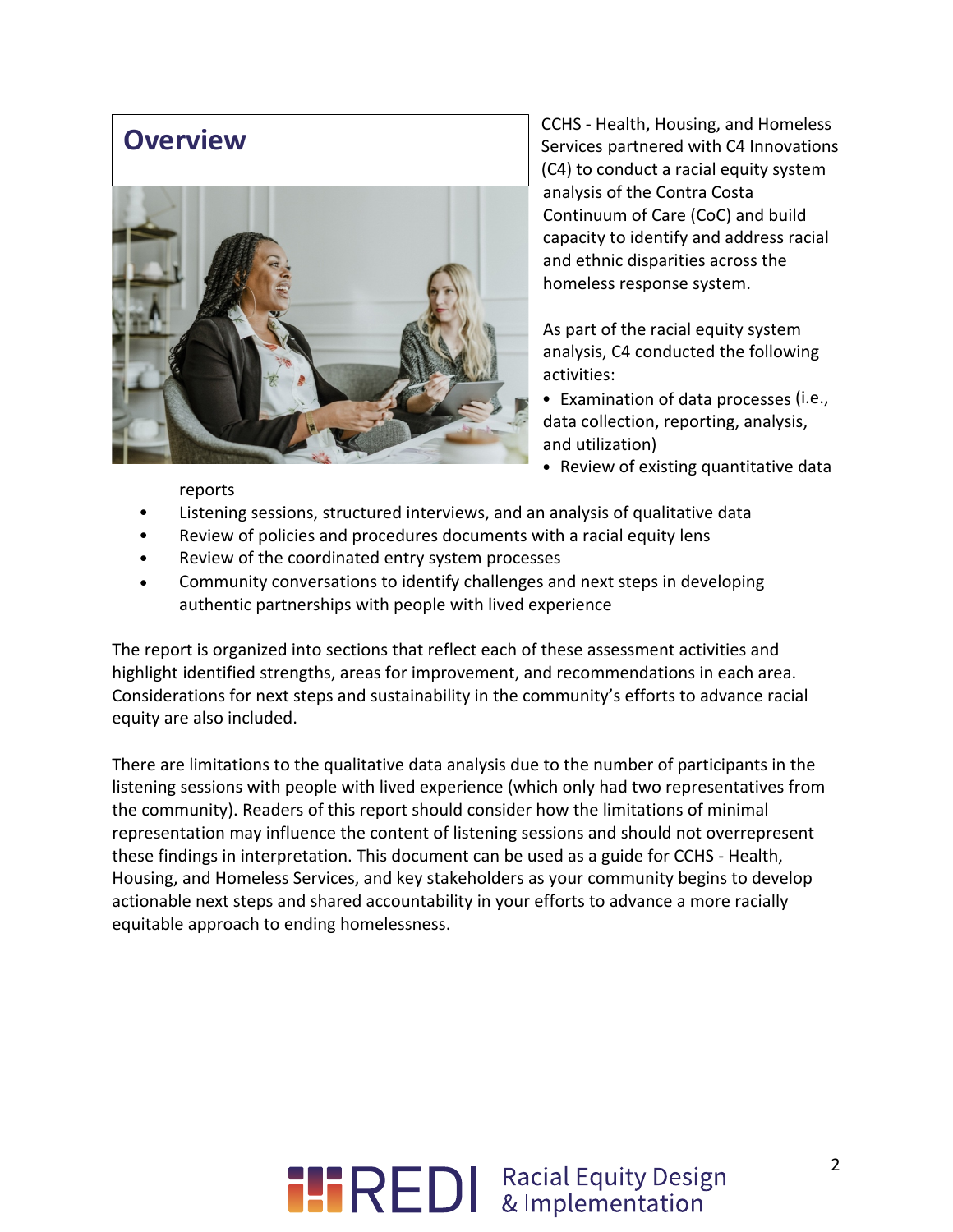## **Data Processes**

| <b>Strengths</b>                                                                                                                                                                                                                                                                                                                                                                                                                                                                                                                                                                                                                                                                                                                                                                                                                                                                                                                |                                                                                                                                                                                                                                                                                                                                                                                                                                                                                                               |  |
|---------------------------------------------------------------------------------------------------------------------------------------------------------------------------------------------------------------------------------------------------------------------------------------------------------------------------------------------------------------------------------------------------------------------------------------------------------------------------------------------------------------------------------------------------------------------------------------------------------------------------------------------------------------------------------------------------------------------------------------------------------------------------------------------------------------------------------------------------------------------------------------------------------------------------------|---------------------------------------------------------------------------------------------------------------------------------------------------------------------------------------------------------------------------------------------------------------------------------------------------------------------------------------------------------------------------------------------------------------------------------------------------------------------------------------------------------------|--|
| Political will and commitment is evident across the CoC to identify and address racial<br>disparities.<br>The community is working to develop a public facing dashboard.<br>٠<br>Focus Strategies has been contracted to conduct a coordinated entry evaluation and a<br>$\bullet$<br>process improvement plan.<br>The CoC is a part of the Built for Zero initiative and will be included in a public facing<br>dashboard that integrates racial equity throughout.<br>Data leads are able to provide several constituent groups/partners with data to help them set<br>٠<br>priorities.<br>Data is being shared widely: CoC Governing Board, Council on Homelessness, city/county<br>$\bullet$<br>officials, elected officials, Health Dept., service providers, BFZ Community<br>Data is reported in user-friendly ways with infographics highlighting the main findings.<br>$\bullet$<br>Data is reported out in real-time. |                                                                                                                                                                                                                                                                                                                                                                                                                                                                                                               |  |
| <b>Areas for Improvement</b>                                                                                                                                                                                                                                                                                                                                                                                                                                                                                                                                                                                                                                                                                                                                                                                                                                                                                                    | <b>Recommendations</b>                                                                                                                                                                                                                                                                                                                                                                                                                                                                                        |  |
| Data that highlights inequities is not utilized<br>as much as it could be in decision-making<br>processes                                                                                                                                                                                                                                                                                                                                                                                                                                                                                                                                                                                                                                                                                                                                                                                                                       | Build capacity within the CoC, so there is a<br>group of stakeholders, empowered to make<br>decisions and lift recommendations related<br>to advancing racial equity.<br>Ensure racial equity champions are situated<br>in decision-making bodies/committees and<br>processes.<br>Embed utilization of disaggregated data and<br>qualitative data in system planning. Set goals<br>within the CoC strategic plan related to<br>decreasing racial/ethnic disparities as they<br>relate to access and outcomes. |  |
| Capacity is limited for collection of qualitative<br>data and bringing consumer voice to the<br>table                                                                                                                                                                                                                                                                                                                                                                                                                                                                                                                                                                                                                                                                                                                                                                                                                           | Define and advocate for any needed<br>support/resources to conduct and make<br>meaning from community listening sessions,<br>develop, and analyze client feedback surveys,<br>and/or develop authentic partnerships with<br>people with lived experience.<br>For example, ensure compensation when<br>collecting qualitative data or engaging with<br>partners with lived experience                                                                                                                          |  |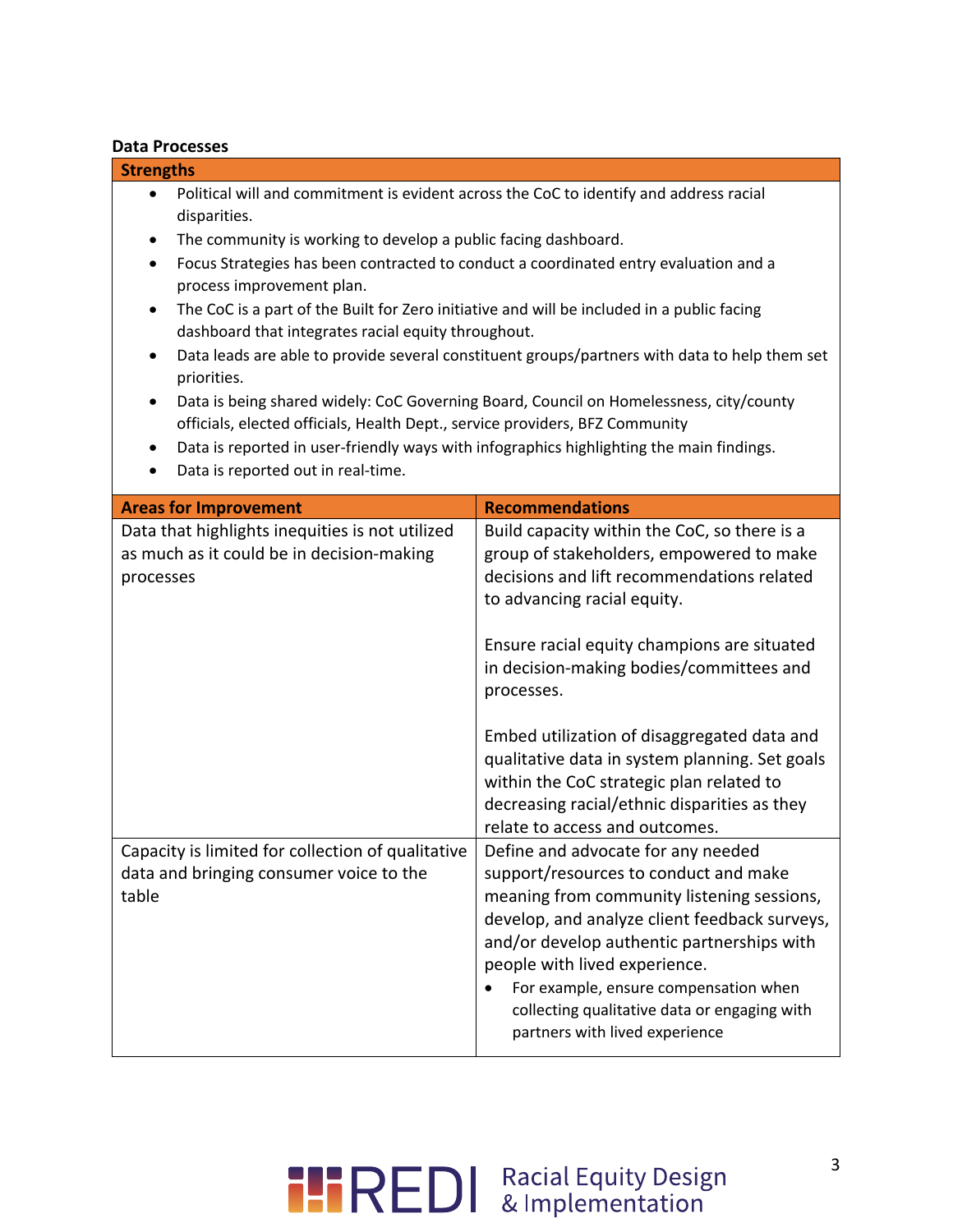| The community is uncertain how to address       | Define and advocate for the ongoing support   |
|-------------------------------------------------|-----------------------------------------------|
| disparities. There is no consensus on where     | needed (e.g., capacity building,              |
| the impact can be.                              | training/consultation, staff development,     |
|                                                 | etc.) to develop targeted strategies and      |
|                                                 | actionable next steps that can address racial |
|                                                 | inequities.                                   |
| Small populations (Native Americans/Alaska      | Explore root causes/underlying factors of     |
| Natives) experiencing highly disproportionate   | disparities for smaller populations. Collect  |
| rates of homelessness, and lower exit rates     | qualitative data from the specific            |
| to permanent housing, get little attention      | demographic group to better understand        |
|                                                 | what may be causing patterns/trends and       |
|                                                 | provide more context to the quantitative      |
|                                                 | data.                                         |
|                                                 |                                               |
|                                                 | Once there is greater understanding, work to  |
|                                                 | make community-level decisions about the      |
|                                                 | root causes/underlying factors that will be   |
|                                                 | prioritized when developing strategies.       |
| There is no feedback loop between those         | Build common practice across data leads and   |
| pulling data reports and network providers to   | providers of how to look at and interpret     |
| look at data thoughtfully to infer meaning or   | data with a racial equity lens.               |
| ensure data leads are pulling data that will be |                                               |
| meaningful and useful to providers.             | Create opportunities for cross-system         |
|                                                 | learning that breaks down siloes between      |
|                                                 | data leads and providers.                     |
|                                                 |                                               |

## **Quantitative Data (Reviewed: Contra Costa CoC Calendar Year 2020 Annual Report, Quarter 2 Board Report, 2020 CoC Data Report)**

| There is a great deal of existing data that is already being disaggregated by race and ethnicity. |
|---------------------------------------------------------------------------------------------------|
| Examples include:                                                                                 |
| Proportionality data by race and ethnicity                                                        |
| The majority of consumers were White (42%), followed closely by Black/African                     |
| American/African (37-39%); 7% were American Indian/Alaska Native; 18-20% were                     |
| Hispanic/Latin( $o$ )( $a$ )( $x$ ).                                                              |
| Black/African American and Native Indian/Alaska Native were over-represented in the               |
| CoC relative to the county census data (4x among Black/African American and 2x                    |
| among Native Indian/Alaska Native)                                                                |
| Families experiencing homelessness are more likely to be Black/AA                                 |
| In-flow and out-flow data                                                                         |
| There were no significant differences in the proportion of in-flow and out-flow by                |
| race or ethnicity.                                                                                |
|                                                                                                   |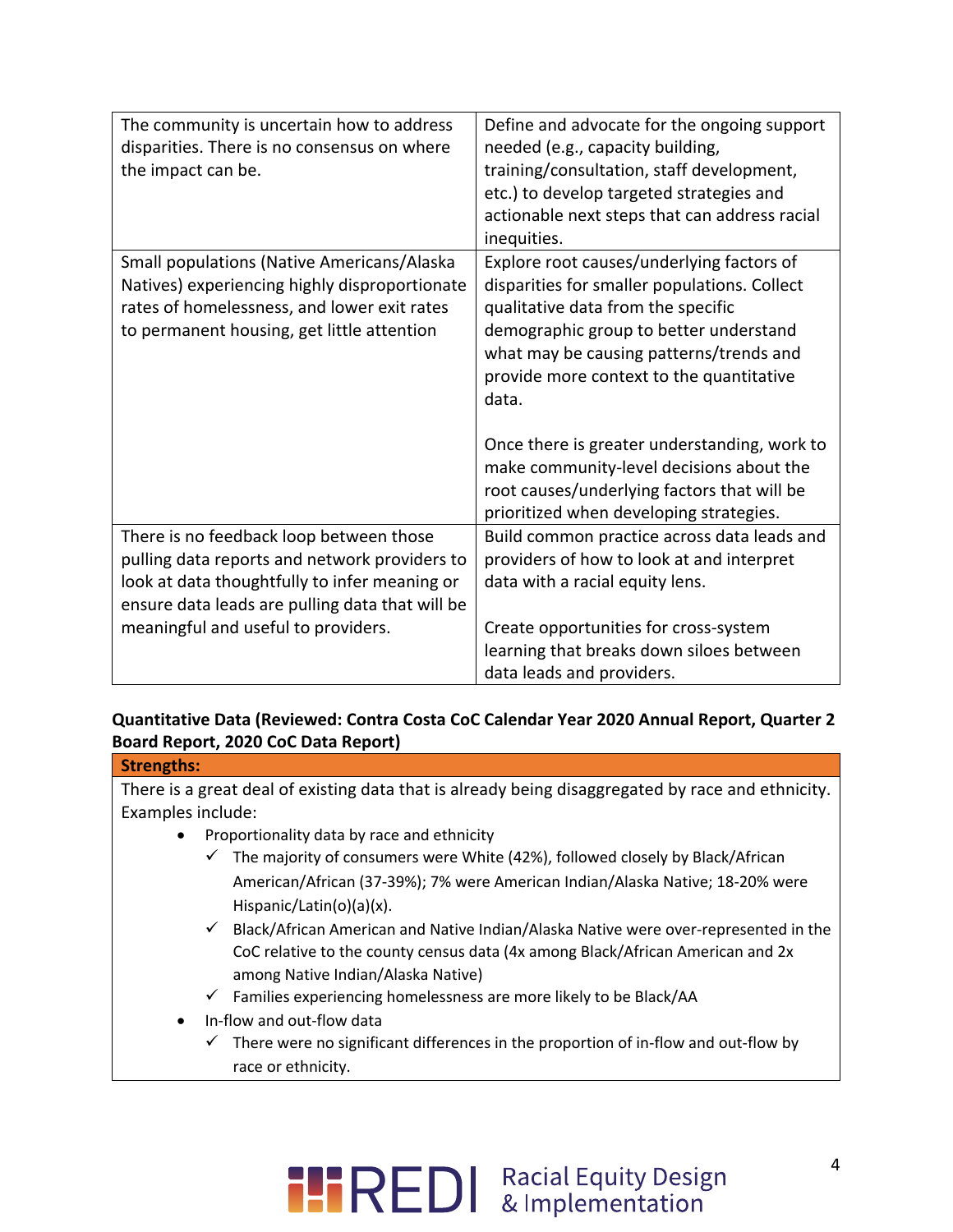- $\checkmark$  16% of total consumers served were categorized as "in-flow" or "new to the system" (n=813). Black/African American/African consumers made up the largest group (41% of in-flow), followed by White (35%); 24% were Hispanic/Latin(o)(a)(x). 73% of households new to the system of care accessed a Literally Homeless program during Q2.
- Access to housing and resources
	- $\checkmark$  Asian, people of Multiple Races, and Hispanic/Latin(a)(o)(x) households had the highest proportion of families accessing services than other races and non-Hispanic/Latin(a)(o)(x) with at least 20% of households being households with children
	- $\checkmark$  Native Indian/Alaska Native were the most likely to access crisis response (88% of Native Indian/Alaska Native accessed crisis response while other races ranged from 62% to 83%); they also had the lowest housing rate of exits to permanent housing from crisis response (8% while all others ranged from 10% to 15%)

| Race/Ethnicity                                       | <b>Prevention</b><br>and<br><b>Diversion</b> | <b>Crisis</b><br><b>Response</b> | Permanent<br><b>Supportive</b><br><b>Housing</b> |
|------------------------------------------------------|----------------------------------------------|----------------------------------|--------------------------------------------------|
| Black or African American (N=3,065)                  | 13%                                          | 77%                              | 15%                                              |
| White (N=2,709)                                      | 13%                                          | 79%                              | 12%                                              |
| American Indian and Alaska Native<br>$(N=517)$       | 4%                                           | 88%                              | 9%                                               |
| Missing Race(N=446)                                  | 25%                                          | 70%                              | 6%                                               |
| Asian (N=158)                                        | 30%                                          | 62%                              | 10%                                              |
| Native Hawaiian or Other Pacific<br>Islander (N=115) | 7%                                           | 83%                              | 13%                                              |
| Multiple Races (N=343)                               | 10%                                          | 80%                              | 15%                                              |
| Hispanic/Latin(a)(o)(x) (N=1,405)                    | 22%                                          | 72%                              | 9%                                               |
| Across CoC, Regardless of<br>Race/Ethnicity          | 13%                                          | 78%                              | 13%                                              |

 $\checkmark$  Table: Proportion of Households Accessing Each Intervention Level, by Head of Household's Race/Ethnicity, 2020

- Return rates
	- $\checkmark$  Black/African American/African consumers returned to homelessness at a higher rate than any other racial group of consumers (43%)
- COVID testing and positivity rates among people experiencing homelessness by race and ethnicity
	- $\checkmark$  People identifying with multiple races had the highest positivity rate at 18%, followed my Native Islanders at 11%, and Other at 9%. American Indian, Asian, and Unknown had the lowest rates at 4% (Table X).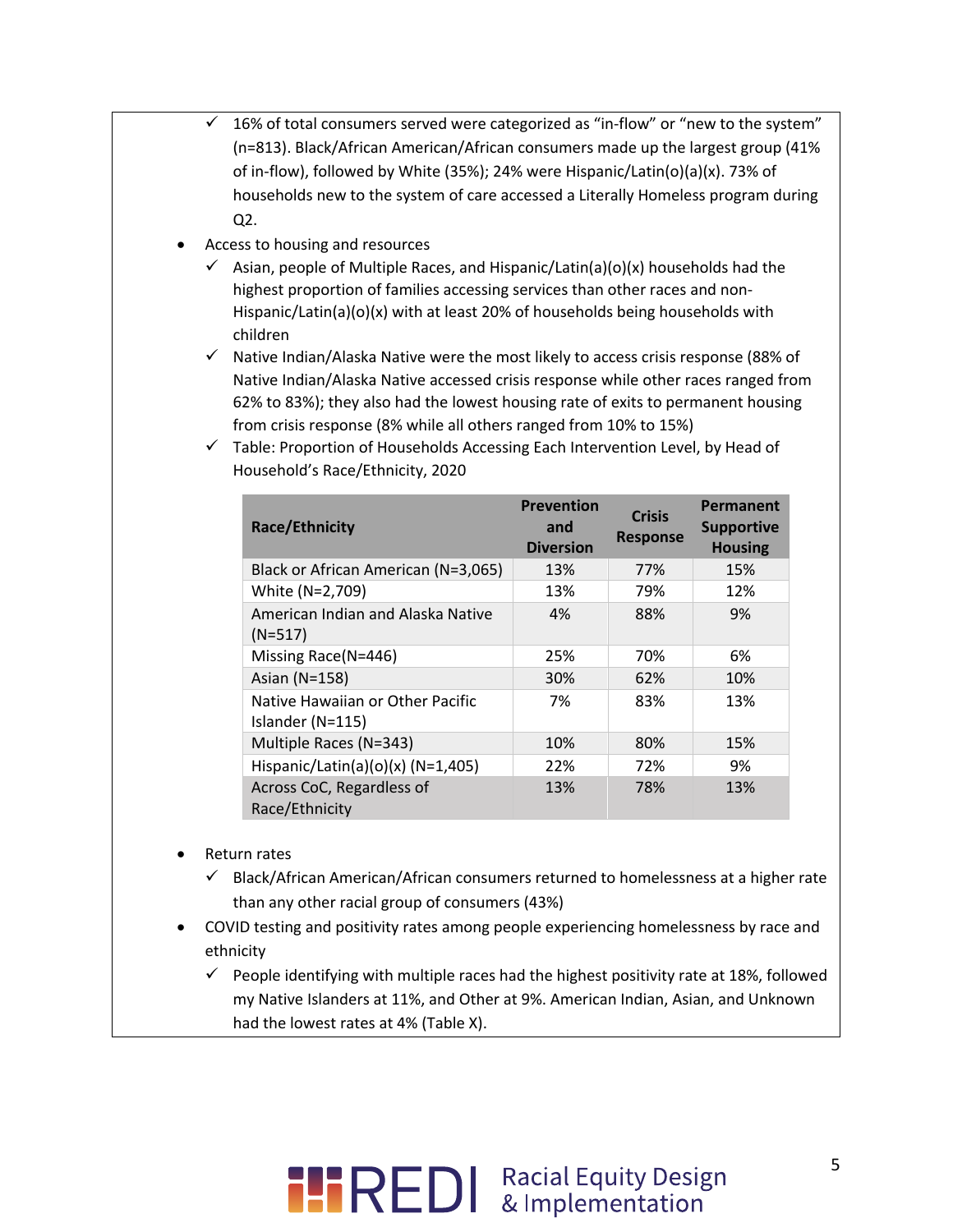| People experiencing homelessness who identified as Hispanic/Latin(a)(o)(x) had<br>✓              |                                                                                                                                                                                                                                                                                                                                                                                                                                                                                                                                                                                                                                                                                                                                                                                                                                                                                                                                                                                         |  |
|--------------------------------------------------------------------------------------------------|-----------------------------------------------------------------------------------------------------------------------------------------------------------------------------------------------------------------------------------------------------------------------------------------------------------------------------------------------------------------------------------------------------------------------------------------------------------------------------------------------------------------------------------------------------------------------------------------------------------------------------------------------------------------------------------------------------------------------------------------------------------------------------------------------------------------------------------------------------------------------------------------------------------------------------------------------------------------------------------------|--|
| higher positivity rates than non- Hispanic/Latin(a)(o)(x) (14% compared to 8%; Table             |                                                                                                                                                                                                                                                                                                                                                                                                                                                                                                                                                                                                                                                                                                                                                                                                                                                                                                                                                                                         |  |
| X). Those with missing ethnicity data had a 4% positive rate.                                    |                                                                                                                                                                                                                                                                                                                                                                                                                                                                                                                                                                                                                                                                                                                                                                                                                                                                                                                                                                                         |  |
| <b>Areas for Improvement</b>                                                                     | <b>Recommendations</b>                                                                                                                                                                                                                                                                                                                                                                                                                                                                                                                                                                                                                                                                                                                                                                                                                                                                                                                                                                  |  |
| Take a deeper look at intersectionality                                                          | Examine data that is disaggregated by race<br>and ethnicity at the intersection of<br>household composition, gender, age, etc. to<br>see where the greatest inequities lie across<br>system performance metrics                                                                                                                                                                                                                                                                                                                                                                                                                                                                                                                                                                                                                                                                                                                                                                         |  |
| Program utilization data that was<br>disaggregated by race and ethnicity was<br>somewhat limited | Conduct more detailed review of distribution<br>of Black, Indigenous and households of color<br>in homeless response system across<br>all program types, coordinated entry<br>milestones (assessment, enrollment/referral,<br>placement) or at the provider level to<br>determine how different demographic<br>groups are faring at the program level                                                                                                                                                                                                                                                                                                                                                                                                                                                                                                                                                                                                                                   |  |
| Identify and address data gaps/limitations                                                       | Include outreach programs/unsheltered<br>population in system performance data<br>Work to understand specific subpopulations<br>better. For example, if Hispanic households<br>are underrepresented in the homeless<br>response system (i.e., they make up 18% of<br>the population being served, but 25% of the<br>general population in Contra Costa) are they<br>accessing your system in the same ways that<br>other groups are - don't take overall<br>numbers at face value. For consideration:<br>• What access points do Hispanic<br>households use to enter the system?<br>When you think about what you<br>know about the needs of this<br>population, are there ways to<br>improve accessibility for all access<br>points?<br>It may be valuable to conduct<br>additional listening sessions with<br>Hispanic individuals who are utilizing,<br>or who have utilized, the homeless<br>response system to see if they are<br>experiencing identifiable barriers to<br>access. |  |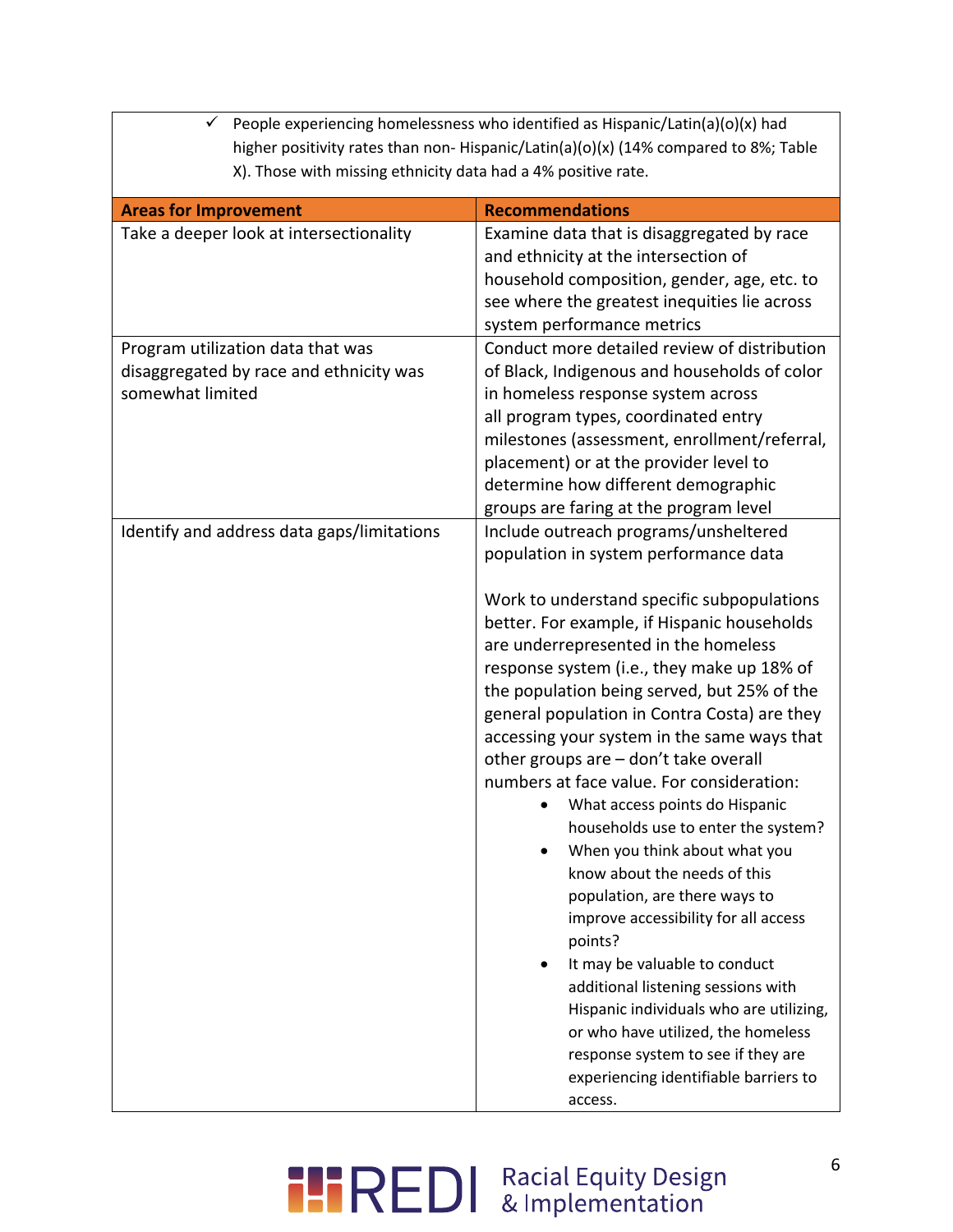| What countries, nationalities,<br>immigration factors shape these<br>populations in the Contra Costa<br>region?                                                                                                                                          |
|----------------------------------------------------------------------------------------------------------------------------------------------------------------------------------------------------------------------------------------------------------|
| Identify system performance metrics where<br>there were higher rates of missing data (data<br>not collected, client refused, client does not<br>know) and work with providers to improve<br>data quality                                                 |
| Define a standard measure for length of time<br>homeless (i.e., come to consensus about<br>whether to include days prior<br>to CoC program entry or entry into the<br>coordinated entry system in the calculation).                                      |
| Include disaggregated data for length of time<br>homeless and number of homeless episodes<br>in regularly reported system performance<br>measures                                                                                                        |
| Look at longitudinal data (at least 3 years) to<br>see trends and changes over time, to<br>determine if conditions are worsening or<br>improving for different demographic groups,<br>and to measure progress on various<br>system performance measures. |

## **Qualitative Data (Based on two listening sessions, one with providers and one with people with lived experience, and four structured interviews with key stakeholders) Strengths**

- Overall, the access points to assessment and shelter throughout Contra Costa was favorable amongst providers and people with lived experience.
- Contra Costa has a comprehensive Outreach Team that is instrumental in conducting the initial assessment and initiating the process for people experiencing homelessness.
- Contra Costa CoC has done a great job at prioritizing race equity initiatives and training to advance race equity objectives.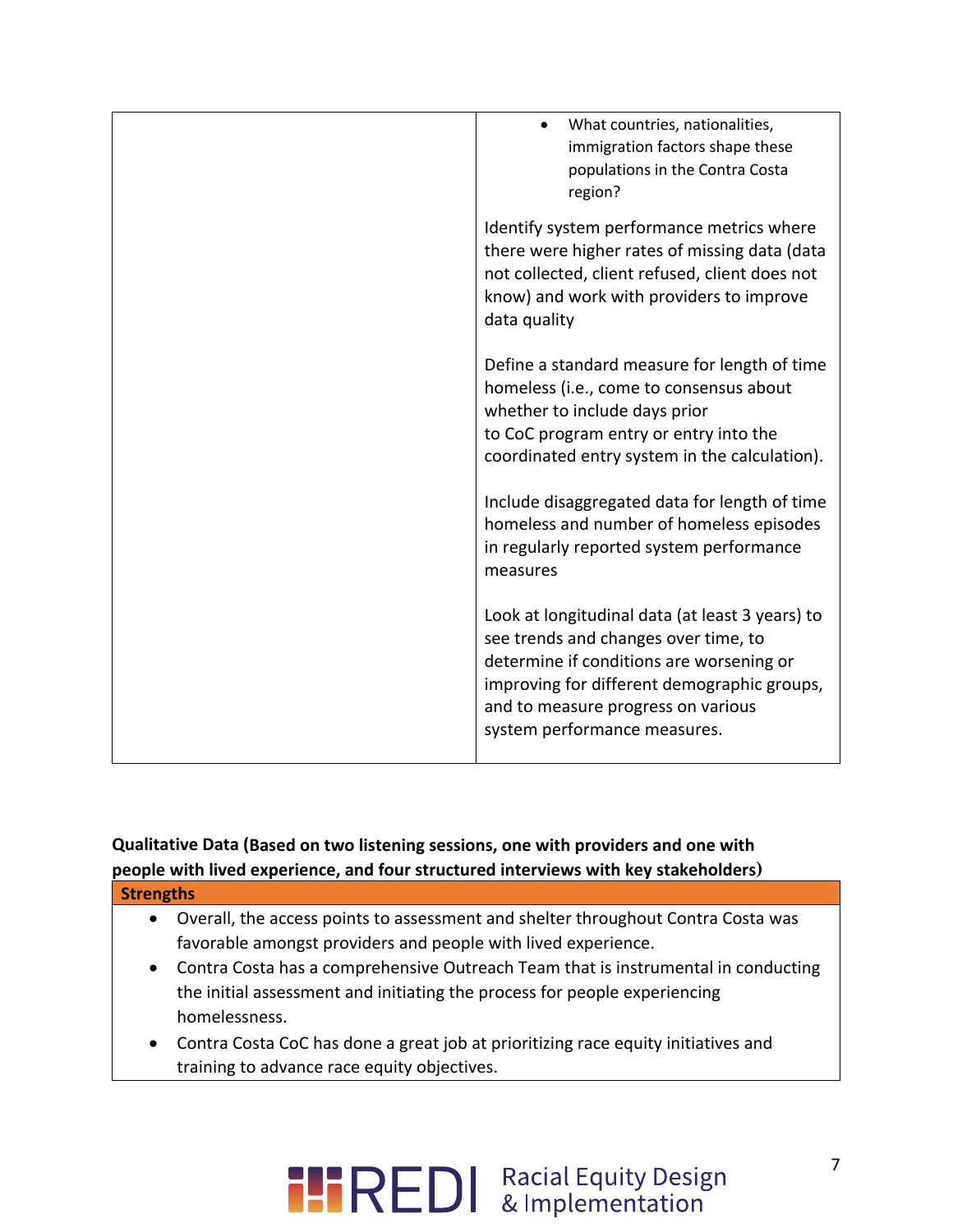- Contra Costa CoC has been very transparent in engaging and soliciting community input and feedback from service providers
- The CoC has made some progress towards documentation readiness

| <b>Areas for Improvement</b>                   | <b>Recommendations</b>                          |
|------------------------------------------------|-------------------------------------------------|
| More supportive services are needed to         | Develop a common thread between                 |
| prevent experiences of homelessness and        | homeless service providers and partners         |
| ensure long-term housing retention.            | across other systems to allow clients           |
|                                                | seamless access to comprehensive                |
|                                                | supportive services.                            |
| People experiencing homelessness with          | Explore ways to provide additional shelter      |
| service animals have limited access to shelter | beds for people experiencing homelessness       |
| space due to availability of housing stock.    | with service animals to ensure equitable        |
|                                                | access.                                         |
| Not enough quality affordable housing stock    | Increase landlord knowledge around housing      |
| to meet the need. Landlords discriminate       | programs and supportive services to increase    |
| against program participants and those most    | access to quality housing stock and mitigate    |
| disproportionately impacted by                 | implicit bias.                                  |
| homelessness                                   |                                                 |
|                                                | Create and/or strengthen landlord network       |
|                                                | and provide incentives to engage and retain     |
|                                                | landlords to increase housing availability.     |
| Address implicit bias and perception about     | Provide culturally responsive training for      |
| homelessness by housing and homelessness       | housing and homeless service staff to           |
| staff                                          | minimize microaggressions people                |
|                                                | experiencing homelessness are exposed to        |
|                                                | while accessing housing resources.              |
| Some housing units are not accessible by       | Develop resources to support clients who are    |
| public transportation                          | housed in areas that are removed from           |
|                                                | formal and informal supports, ensure they       |
|                                                | can build community and access                  |
|                                                | opportunities to thrive when housed             |
| Black and brown individuals experiencing       | Partner with law enforcement to assist with     |
| homelessness are also disproportionately       | decriminalizing homelessness.                   |
| impacted by experiences with the criminal      |                                                 |
| justice system                                 |                                                 |
| Eligibility criteria creates barriers to being | Review eligibility criteria and explore ways to |
| housed                                         | support people with obtaining documents         |
|                                                | and lowering barriers to entry                  |

## **Review of Policies and Procedures (Coordinated Entry Policies and Procedures Manual, HMIS Intake Form, Governance Charter, Housing and Assistance Written Standards)**

\*Specific recommendations and considerations are included within each document for your reference and revisions.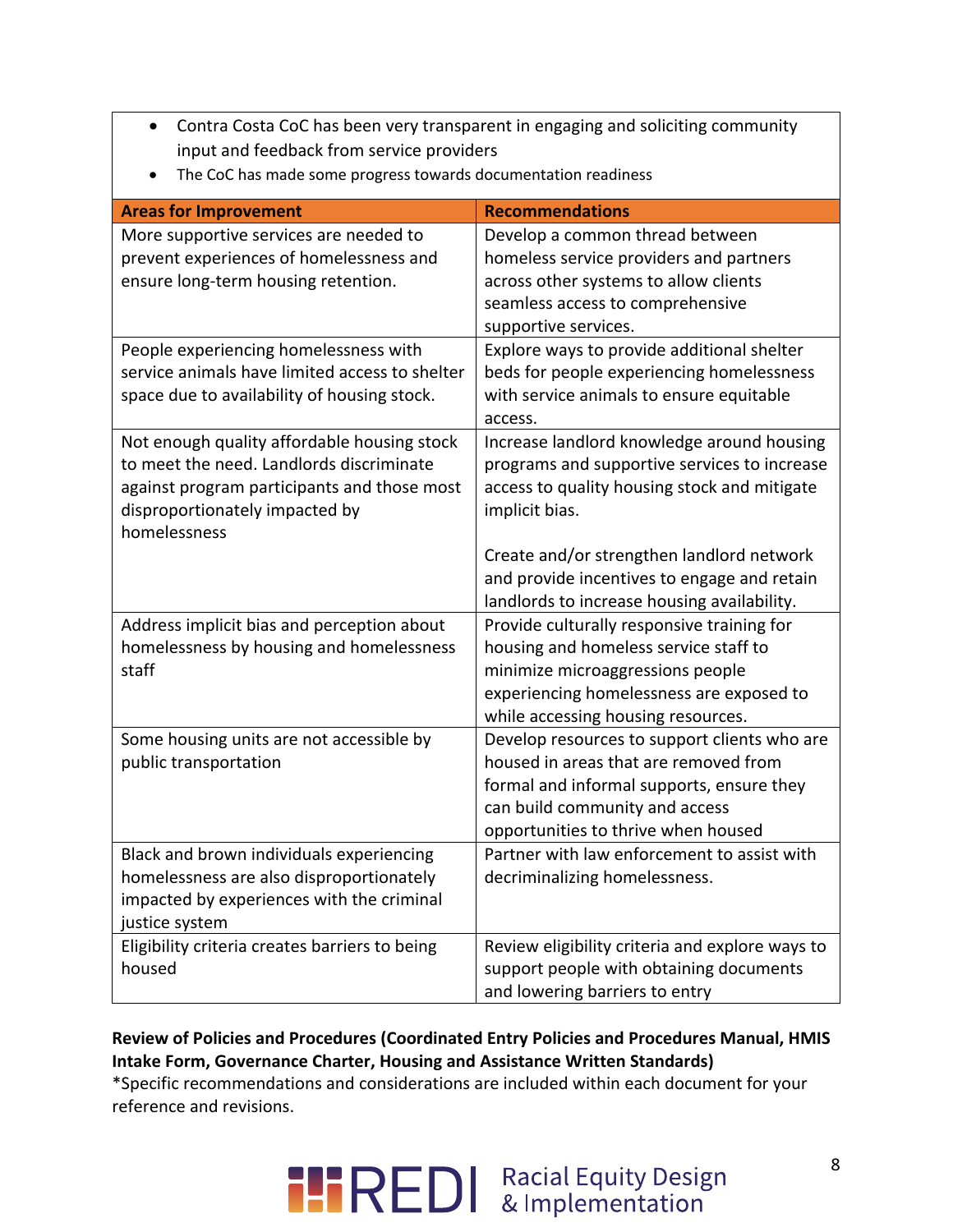| <b>Strengths</b>                                                                                                                                                                   |                                                                                                                                                                                                                                      |
|------------------------------------------------------------------------------------------------------------------------------------------------------------------------------------|--------------------------------------------------------------------------------------------------------------------------------------------------------------------------------------------------------------------------------------|
|                                                                                                                                                                                    | Documents were well organized, readily available, and accessible/easy to understand based                                                                                                                                            |
| on their intended audiences                                                                                                                                                        |                                                                                                                                                                                                                                      |
| <b>Areas for Improvement</b>                                                                                                                                                       | <b>Recommendations</b>                                                                                                                                                                                                               |
| Documents need updating                                                                                                                                                            | Update HMIS Intake Form with 2022 HMIS<br>race and ethnicity fields                                                                                                                                                                  |
|                                                                                                                                                                                    | Incorporate the CoC's priorities around<br>replacing the VI-SPDAT with a more equitable<br>process into the CE Policies and Procedures<br>document                                                                                   |
|                                                                                                                                                                                    | Document new grievance procedure in the<br>P&P manual                                                                                                                                                                                |
| Racial equity should be centered as a core<br>value, reflected throughout processes, and                                                                                           | Integrate RE throughout core principles                                                                                                                                                                                              |
| inherent in the language of all documents                                                                                                                                          | Shift language that reflects white supremacy<br>cultural characteristics to emphasize the<br>importance of transformational relationships<br>and shared power rather than transactional<br>and/or paternalistic relationships        |
|                                                                                                                                                                                    | Highlight the importance of disaggregated<br>coordinated entry data<br>Be explicit about racial equity as a priority in<br>the mission (e.g., "engaging the community<br>to address underlying causes such as<br>structural racism") |
| Opportunities to embed more anti-racist and<br>inclusive language and processes                                                                                                    | On HMIS Intake Form, consider adding a<br>category for returning citizens/re-entry<br>population as a 'Cause of Housing Crisis'<br>given the disparate experiences of<br>homelessness among this population                          |
| Some language had negative connotations or<br>were not reflective of updates in the field<br>(e.g., "chronic inebriates" or "substance<br>abuse" vs. substance use disorders)      | Incorporate more neutral, trauma-informed,<br>recovery-oriented, and client-centered<br>language                                                                                                                                     |
| CoC Governance Charter can be explicit<br>about ensuring Board and Committee<br>membership that is racially/ethnically<br>representative of those most impacted by<br>homelessness | Create strategies that include ways to recruit<br>and diversify BIPOC representation within the<br>CoC Board and sub committees                                                                                                      |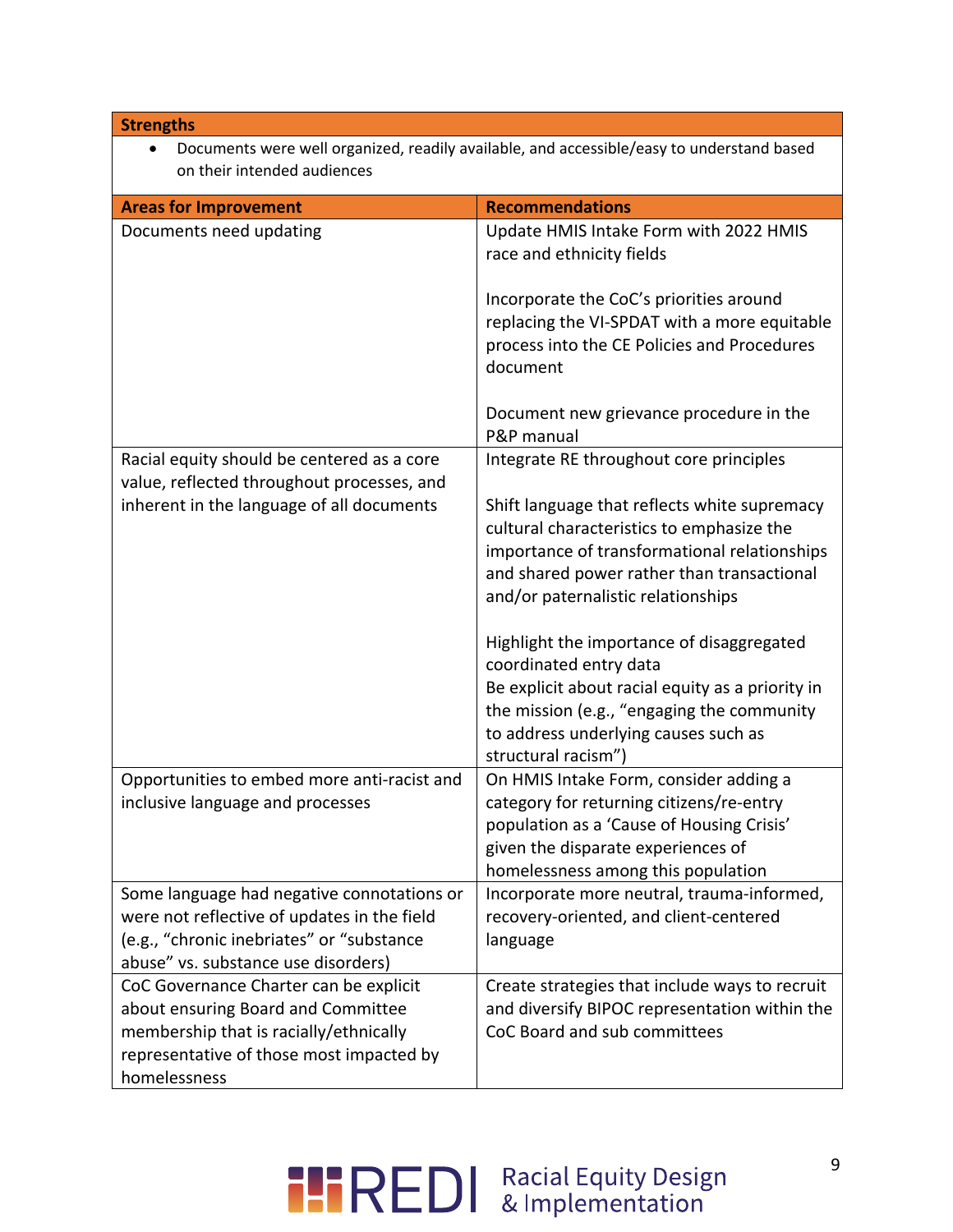| The Coordinated Entry policies and              | Conduct a mapping of all programs with good                                                                                                                                |
|-------------------------------------------------|----------------------------------------------------------------------------------------------------------------------------------------------------------------------------|
| procedures manual referenced programs that      | neighbor agreements or other eligibility                                                                                                                                   |
| have "neighborhood covenant/good neighbor       | criteria that could be screening out people                                                                                                                                |
| agreements" that explicitly limit enrollments   | who are most disproportionately impacted by                                                                                                                                |
| to clients with a specific set of attributes or | homelessness.                                                                                                                                                              |
| characteristics. This could be perpetuating     |                                                                                                                                                                            |
| racial inequities.                              | Consider working with the local fair housing<br>٠<br>office to change the language in these types<br>of good neighbor agreements to ensure<br>equitable access to housing. |

### **Coordinated Entry Processes**

| Coordinated Entry Processes                                                                                                                                                                                                                                                                                                                                                                                                                                                                                           |                                                                                                                                                                                                                                                                                                |  |
|-----------------------------------------------------------------------------------------------------------------------------------------------------------------------------------------------------------------------------------------------------------------------------------------------------------------------------------------------------------------------------------------------------------------------------------------------------------------------------------------------------------------------|------------------------------------------------------------------------------------------------------------------------------------------------------------------------------------------------------------------------------------------------------------------------------------------------|--|
| <b>Strengths</b>                                                                                                                                                                                                                                                                                                                                                                                                                                                                                                      |                                                                                                                                                                                                                                                                                                |  |
| There are multiple access points<br>$\bullet$<br>The CORE team providing outreach is inclusive of lived experience<br>$\bullet$<br>There is a newly approved grievance procedure (currently, working on training providers how<br>$\bullet$<br>to introduce it and when)<br>Housing placement meetings take place when there are 5 or more vacancies to fill, allowing<br>$\bullet$<br>for community decision making process<br>Screening tool used for EHVs may be model for how to supplement VI-SPDAT<br>$\bullet$ |                                                                                                                                                                                                                                                                                                |  |
| <b>Areas for Improvement</b>                                                                                                                                                                                                                                                                                                                                                                                                                                                                                          | <b>Recommendations</b>                                                                                                                                                                                                                                                                         |  |
| VI-SPDAT still being used. VI score is still the<br>most critical piece of information used to<br>decide someone's direction through the<br>coordinated entry system                                                                                                                                                                                                                                                                                                                                                  | Define and advocate for the<br>supports/resources necessary to develop a<br>more equitable assessment and prioritization<br>process<br>Collaborate with partners with lived<br>expertise, frontline providers, and system<br>leaders to redesign a more equitable<br>coordinated entry process |  |
| Standardized script that assessors use to<br>explain the process is from OrgCode                                                                                                                                                                                                                                                                                                                                                                                                                                      | Develop a more trauma-informed<br>standardized script/process that centers lived<br>experience and allows for more transparency<br>about what to expect                                                                                                                                        |  |
| Providers get confused about the continuum<br>of housing resources and eligibility and a lot<br>gets lost in translation when trying to share<br>info with clients                                                                                                                                                                                                                                                                                                                                                    | Develop consistent trainings based on the<br>professional development needs of frontline<br>providers                                                                                                                                                                                          |  |
| The prioritization for emergency shelter does<br>not include some demographic groups with                                                                                                                                                                                                                                                                                                                                                                                                                             | Consider the needs of individuals who<br>identify as Black and transgender as well as                                                                                                                                                                                                          |  |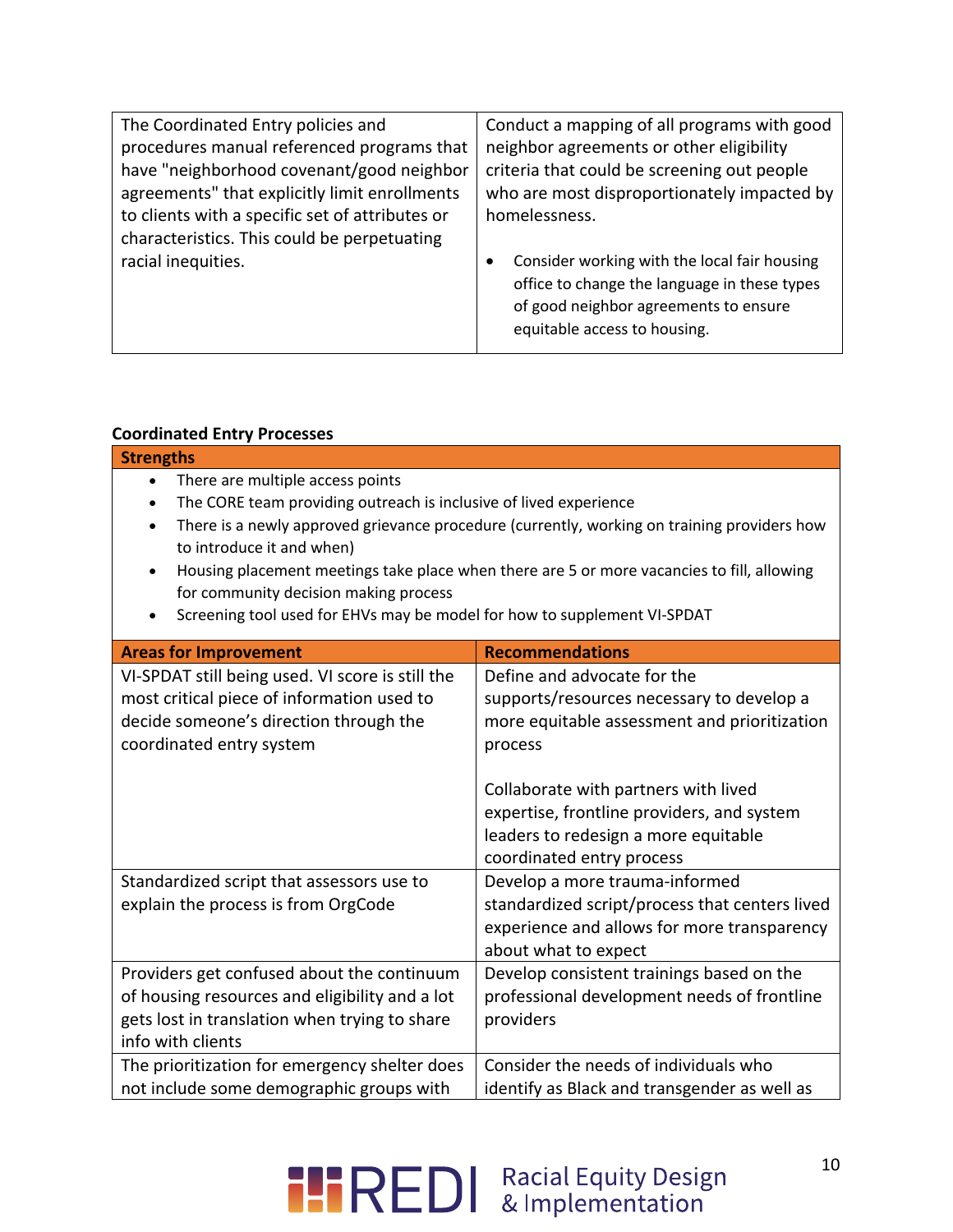| known risks to safety and well-being when<br>street homeless                                                                                                                                                       | any other groups who are known to have<br>more adverse experiences when unsheltered<br>in the shelter prioritization policies                   |
|--------------------------------------------------------------------------------------------------------------------------------------------------------------------------------------------------------------------|-------------------------------------------------------------------------------------------------------------------------------------------------|
| CE data can be tracked                                                                                                                                                                                             | Report coordinated entry data in system<br>performance reports                                                                                  |
| Difficulty accommodating specific service<br>needs<br>aging population<br>limited income/SSI<br>$\bullet$<br>youth and youth programs are<br>underrepresented<br>non-CH singles seem to fall through the<br>cracks | Continue to build relationships with cross-<br>sector partners who can support clients with<br>specific needs                                   |
| Bias can still play out when network<br>providers are in a role of advocating for<br>clients during housing placement meetings                                                                                     | Staff trainings on anti-racism, mitigating<br>implicit bias, LGBTQ+ allyship, cultural<br>humility, etc. in addition to trauma-informed<br>care |
| Not enough affordable housing                                                                                                                                                                                      | Provide more education on shared housing<br>and how to share info with clients about this<br>opportunity as a stepping stone                    |
| Length of time homeless can be shortened if<br>providers work together to increase<br>efficiencies                                                                                                                 | Providers can help to expedite the housing<br>process by getting households document<br>ready as soon as possible                               |

## **Developing and Sustaining Authentic Partnerships with People with Lived Expertise (PWLE) Strengths**

- Many CoC providers prioritize hiring frontline providers with lived expertise (e.g., CORE Team)
- Service providers work collaboratively throughout the system and Case Managers have been an essential part to getting people housed throughout the pandemic

| <b>Areas for Improvement</b>                                     | <b>Recommendations</b>                                                                                                                                                                                                                  |
|------------------------------------------------------------------|-----------------------------------------------------------------------------------------------------------------------------------------------------------------------------------------------------------------------------------------|
| Need strengthened infrastructure to<br>authentically engage PWLE | Secure funding and staffing for a local lead to<br>support PWLE to participate in meaningful<br>ways and address potential barriers to their<br>involvement/leadership (e.g. access to<br>technology, transportation to meetings, etc.) |
|                                                                  | Create a plan to ensure PWLE are<br>compensated equitably throughout the CoC                                                                                                                                                            |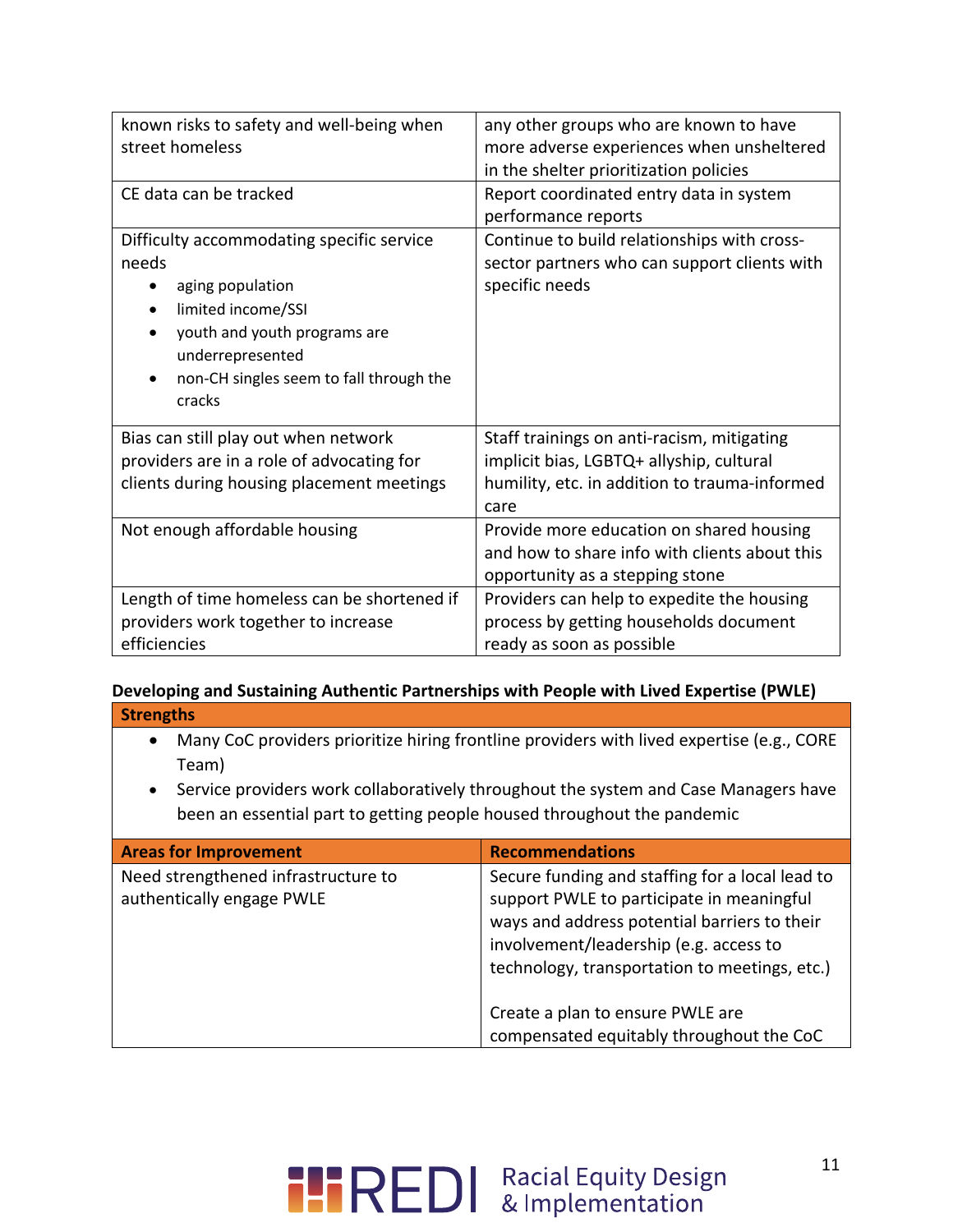| Need capacity and resources to implement<br>the plan to engage PWLE                                                                        | Build internal capacity and implement the<br>plan to authentically engage PWLE                                                                                                              |
|--------------------------------------------------------------------------------------------------------------------------------------------|---------------------------------------------------------------------------------------------------------------------------------------------------------------------------------------------|
|                                                                                                                                            | Conduct additional listening sessions to<br>ensure you have a full landscape on the<br>diverse perspectives of PWLE                                                                         |
| Network providers who partner with PWLE<br>need to shift traditional ways of working,<br>power dynamics, and decision-making<br>structures | Provide trainings to prevent tokenism and<br>sustain partnerships with PWLE                                                                                                                 |
| PWLE may need professional development<br>opportunities and pathways to advance to<br>leadership roles                                     | Provide trainings around the CES process and<br>screening, supportive services and housing<br>programs, grant review process, funding<br>allocation, CoC governance and committees,<br>etc. |